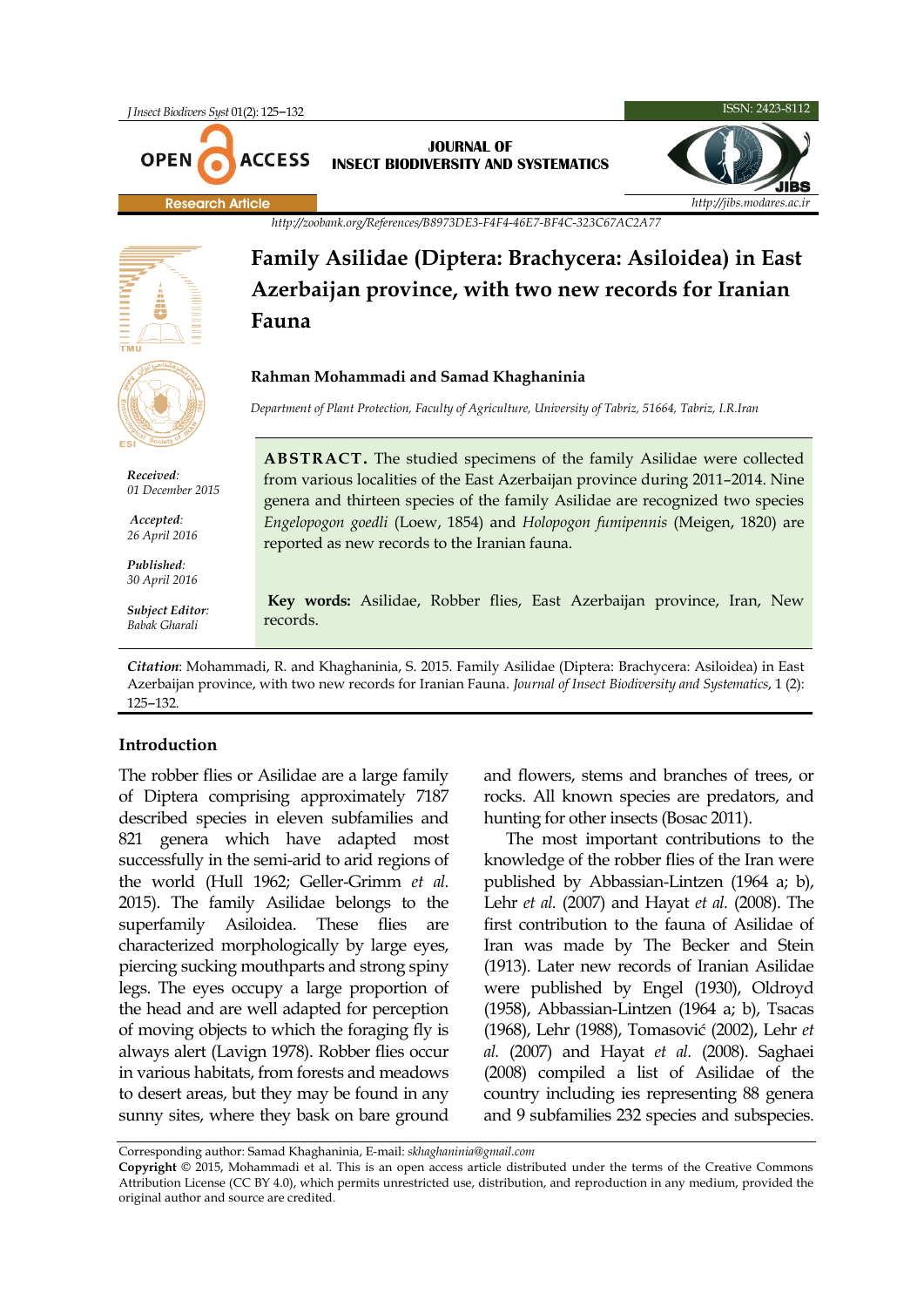# **Material and methods**

The studied specimens were collected from different localities in the East Azarbaijan province located in the northern west of Iran (situated in 36° 45′ to 39° 26′ N and 45° 5′ to 48° 22′ E) during 2011-2014. They were captured by sweep net (standard size and method) in flight or when they were rest on the ground. The following references were used in identifications as well geographical distributions of the studied species: Oldroyd (1958), Bei-Bienko G. (1988), Geller-Grimm (2003; 2015), Lehr *et al.* (2007) and Hayat *et al.* (2008). The collected specimens are deposited at the Insect Collection of Professor Hasan Maleki Milani, Tabriz, Iran (ICHMM).

# **Results**

Thirteen species of the family Asilidae are known from East azarbayjan province; of them two species *Engelopogon goedli* (Loew, 1854) and *Holopogon fumipennis* (Meigen, 1820) are newly recorded for the Iranian insect fauna.

# **The list of the studied species known from East Azerbaijan province**

# *Antipalus varipes* **(Meigen, 1820)**

**Material examined:** Xumarlu, (38° 59.565' N, 46° 54.096' E) 950 m, 23.06.2013, 1♂; Horand, (38° 53' N, 47° 16' E) 1367 m, 11.8.2014, 2♂♂; Arasbaran: (38°57' N, 4°17'E) 1444 m, 25.06.2014, 2♂♂.

**Iranian Records:** East Azarbayjan (Tomasović 2015).

**Distribution outside Iran:** Albania, Switzerland, Former Czechoslovakia, Germany, Denmark, Finland, Netherlands, Poland and Turks and Caicos Islands.

# *Crobilocerus spinosus* **Theodor, 1980**

**Material examined:** Arasbaran, (38° 50.903' N, 47° 00.367' E) 1524, 25.05.2013, 2♂♂.

**Iranian Records:** Fars (Saghaei *et al.* 2008; Tomasović and Saghaei 2009), Isfahan (Hradsky and Geller-Grimm 1999). **Comments:** Endemic to Iran.

# *Dasypogon diadema* **(Fabricus, 1781)**

**Material examined:** Ajabshir, (37°30' N, 45°59' E) 1525 m, 09.08.2014, 13, 299; Horand, (38° 53' N, 47° 16' E) 1367 m, 11.8.2014, 2♂♂, 2♀♀; Hashtrod: (38°23' N, 47°09' E) 1510 m, 17.08.2014, 3♂♂, 2♀♀; Mianeh: (37°28' N, 47°32' E) 1275 m,  $04.07.2012, 433.$ 

**Iranian Records:** East Azarbaijan, Fars, Golestan, Khuzestan, Mazandaran, Tehran (Abbassian-Lintzen 1964a), Iran (Theodor 1980).

**Distribution outside Iran:** Albania, Austria, Azerbaijan, Belgium, Bosnia-Herzegovina, Bulgaria, Croatia, Czech Republic, France, Germany, Greece, Hungary, Italy, Morocco, Poland, Romania, Russia, Slovakia, Slovenia, Spain, Switzerland, former Transcaucasus Republics, Turkey, United Kingdom.

# *Engelopogon goedli* **(Loew, 1854)**

**Material examined:** Horand, (38° 53.838´ N, 47° 16.988´ E) 1367m, 22.5.2012, 1♂.

**Diagnostic characters:** Body 15 to 25mm. charaoterized by the gibbous face, which bears numerous, stout bristles that extend asfar as the upper third of the faceThe face is moderately protuberant on the lower two-thirds, arising shallowly but abruptly. The thorax is densely pollinose. anterior and posterior sternopleuron, the posterior mesopleuron with some scanty, fine pile. The femora are stout; the anterior femur and to a lesser extent the middle femur are a little swollen basally (Figs. 1–3).

**Distribution outside Iran:** Bulgaria, Greece, Yugoslavia, Lebanon, Syria, Turkey. (**New record for Iran**).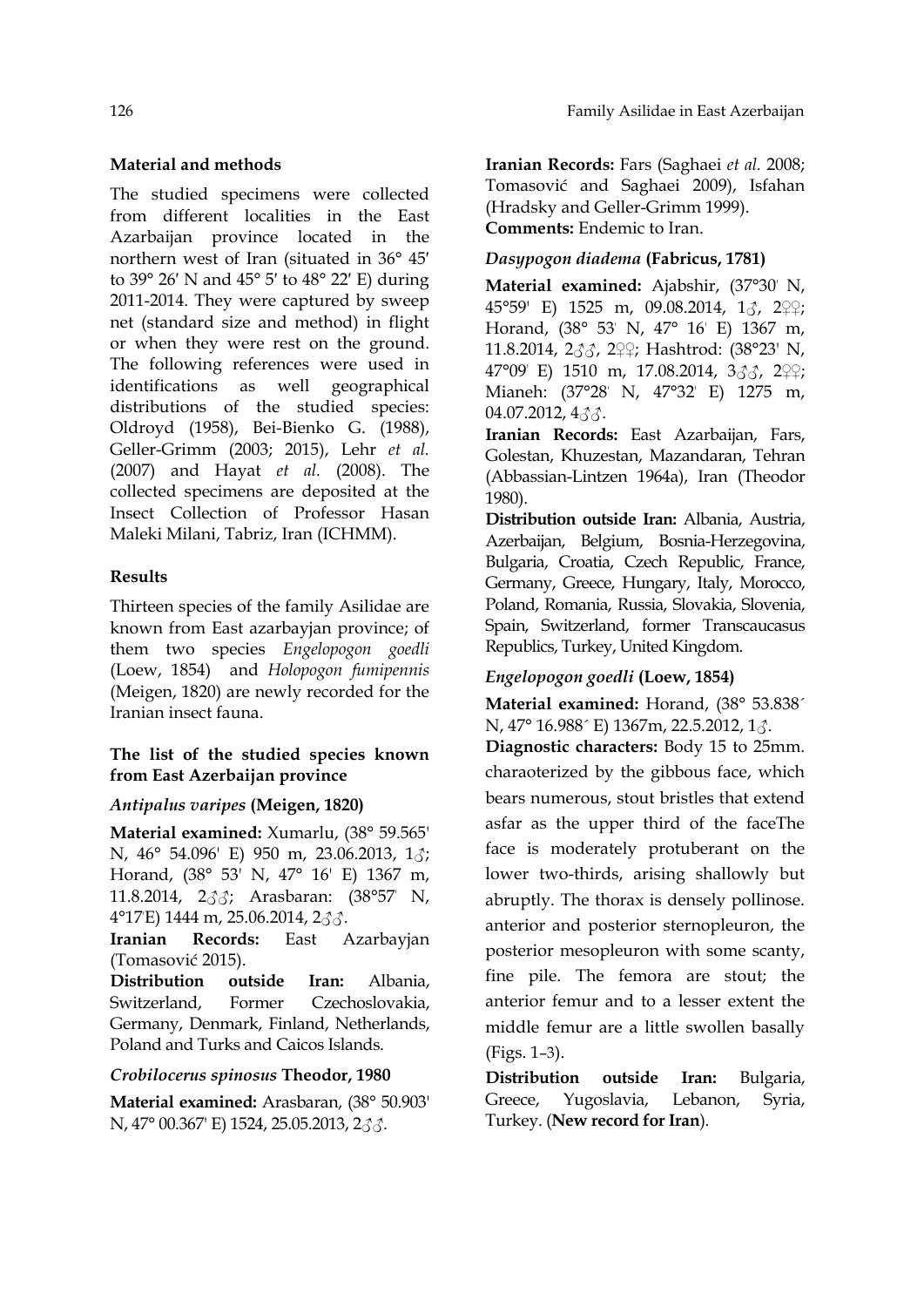

**Figures 1–3.** *Engelopogon goedli* (Loew, 1854), male: **1**. dorsal view, **2**. genitalia, lateral view, **3**. Head, lateral view.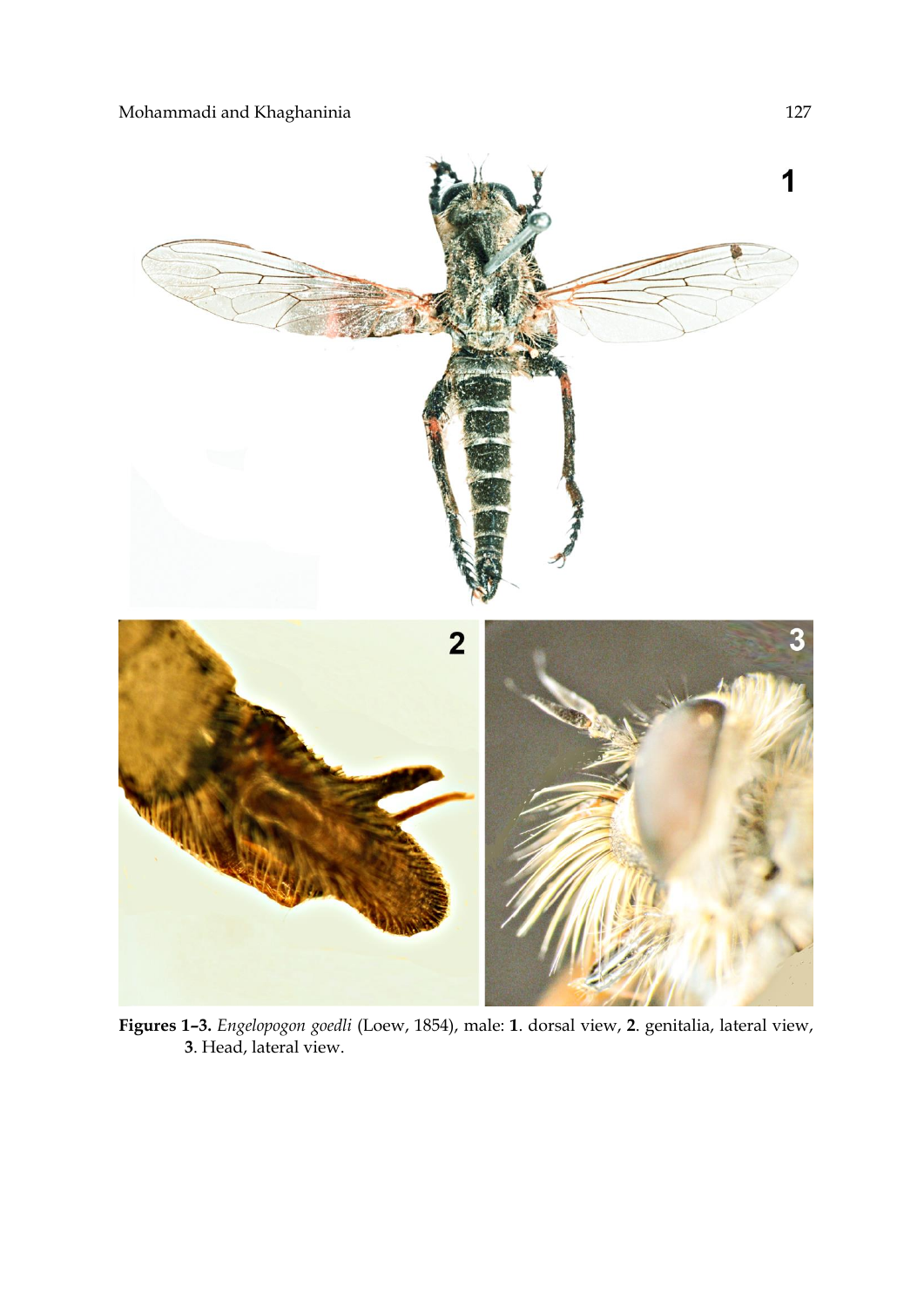### *Leptogaster cylindrica* **(De Geer, 1776)**

**Material examined:** Horand, (38° 53' N, 47° 16' E) 1367 m, 24.8.2014, 1♂,1♀; Mianeh, (37°28' N, 47°32' E) 1275 m, 04.07.2012, 1♂.

**Iranian Records:** Fars (Saghaei *et al.* 2008); Iran (Lehr 1988).

**Distribution outside Iran:** Albania, Algeria, Austria, Belgium, Bulgaria, Czech Republic, Denmark, Finland, France, Germany, Greece, Hungary, Italy, Kazakhistan (incl. Turkistan), Luxembourg, Mongolia, Norway, Poland, Roumania, Russia (Central, North and South European Territory, East and West Siberia, Far East), Soviet Middle Asia, Spain, Sweden, Switzerland, The Netherlands, former Transcaucasus Republics, Turkey, United Kingdom, former Yugoslavia.

### *Leptogaster guttiventris* **Zetterstedt, 1842**

**Material examined:** Arasbaran, (38° 51.077' N, 46° 59.932'E) 1367 m, 01.06.2013, 1♂.

**Iranian Records:** Golestan (Hayat *et al.* 2008).

**Distribution outside Iran:** Austria, Belgium, Czech Republic, Denmark, England, Finland, France, Germany, Hungary, Poland, Russia, Sweden, Switzerland, The Netherlands.

### *Leptogaster pubicornis* **Loew, 1841**

**Material examined:** Qurigol, (37° 54.929' N, 46° 42.308' E) 1918 m, 22.05.2013, 3♂♂; Ajabshir, (37°30' N, 46°01' E) 1437 m, 19.08.2014, 2♀♀.

**Iranian Records:** Golestan (Hayat *et al.* 2008).

**Distribution outside Iran:** Bulgaria, Czech Republic, France, Germany, Greece, Hungary, Italy, Kazakhstan, Russia, Switzerland, Turkey, Uzbekistan.

### *Holopogon fumipennis* **(Meigen, 1820)**

**Material examined:** Arasbaran, (38° 53.756' N, 46° 46.765' E) 1221m, 20.5.2014, 2♂♂; Qurigol, (37° 55.287'N, 46° 41.437'E) 1913m,  $24.5.2012, 13.$ 

**Diagnostic characters:** Pulvilli present. Face flat or weakly raised. Proboscis straight, long or short. Length of antenna less than height of eyes. 1st segment of anterior and middle tarsi not reduced; length dotably exceeding width. Tibia 3 with thickened apices; 1st segment of posterior tarsi also thickened. Wings uniformly brownish or grayish. All tergit of abd. lustrous black (Figs. 4-6).

**Distribution outside Iran:** Austria, Belgium, Czech Republic, Germany, Greece, France, Hungary, Italy, Poland, Roumania, former South European territory, Switzerland, Turkey, former Yugoslavia. (**New record for Iran**).

### *Holopogon priscus* **(Meigen, 1820)**

**Material examined:** Qurigol, (37° 55.287' N, 46° 41.437' E) 1913m, 24.05.2012, 2♂♂.

**Iranian records:** Lorestan (Samin *et al.* 2011).

**Distribution outside Iran:** Austria, France, Hungary, Kazakhstan, Poland, Russia (Central European territory, former South European territory, West Siberia), Kirgyzstan, Tajikistan, Turkey, former Yugoslavia.

#### *Philodicus ponticus* **(Bigot, 1880)**

**Material examined:** Kandovan, (37° 46' N, 46° 15' E) 2341m, 3.8.2011, 2♂♂; Arasbaran, (46° 26' N, 44° 54' E) 1524m, 3.8.2011, 1♂; Arasbaran, (46° 26' N, 44° 54' E) 1753, 1.7.2013, 1♂; Qurigol, (37° 55.287' N, 46° 41.437' E) 1913m, 24.5.2012, 233, 299.

**Iranian Records:** Fars (Saghaei *et al.* 2008; Tomasović and Saghaei 2009), Golestan, Guilan (Hayat *et al.* 2008), Kerman, Khorasan (Becker and Stein 1913), Sistan and Baluchestan (Becker and stein 1913; Oldroyd 1958), Iran (Engel 1930; Theodor 1980).

**Distribution outside Iran:** Afghanistan, Azerbaijan, Greece, Iraq, Israel, Russia, Turkey.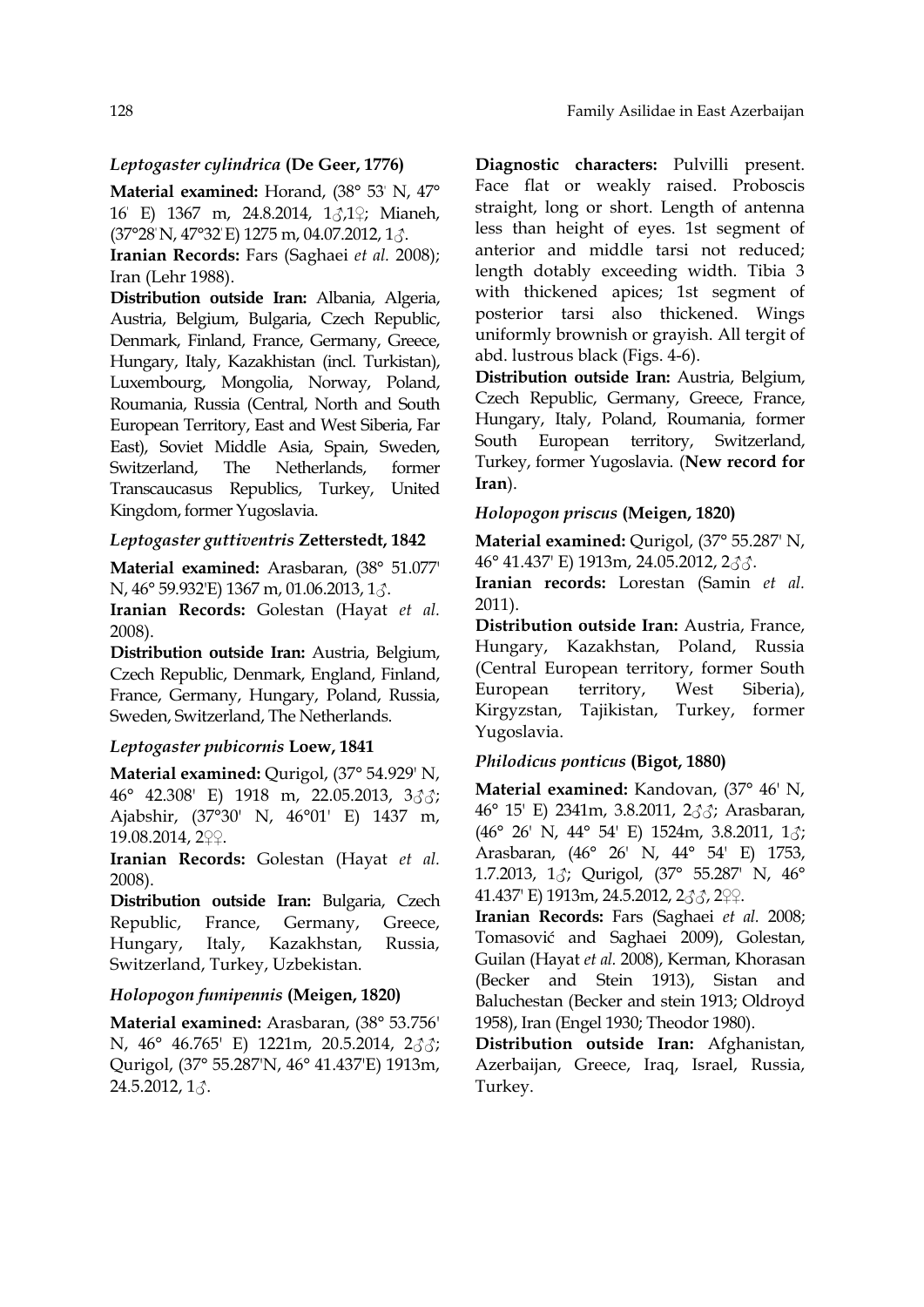

**Figures 4–6.** *Holopogon fumipennis* (Meigen, 1820), female: **4**. dorsal view, **5**. head, lateral view, **6**. lateral view.

# *Pycnopogon fasciculatus* **(Loew, 1847)**

**Material examined:** Arasbaran, (46° 26' N, 44° 54' E) 1753m, 01.07.2013, 1♂. **Iranian Records:** Golestan, Mazandaran (Lehr *et al.* 2007).

**Distribution outside Iran:** Albania, Algeria, Azerbaijan, Bulgaria, Czech Republic, France, Greece, Israel, Italy, Morocco, Romania, Spain, Syria, Tunisia, Turkey, former Yugoslavia.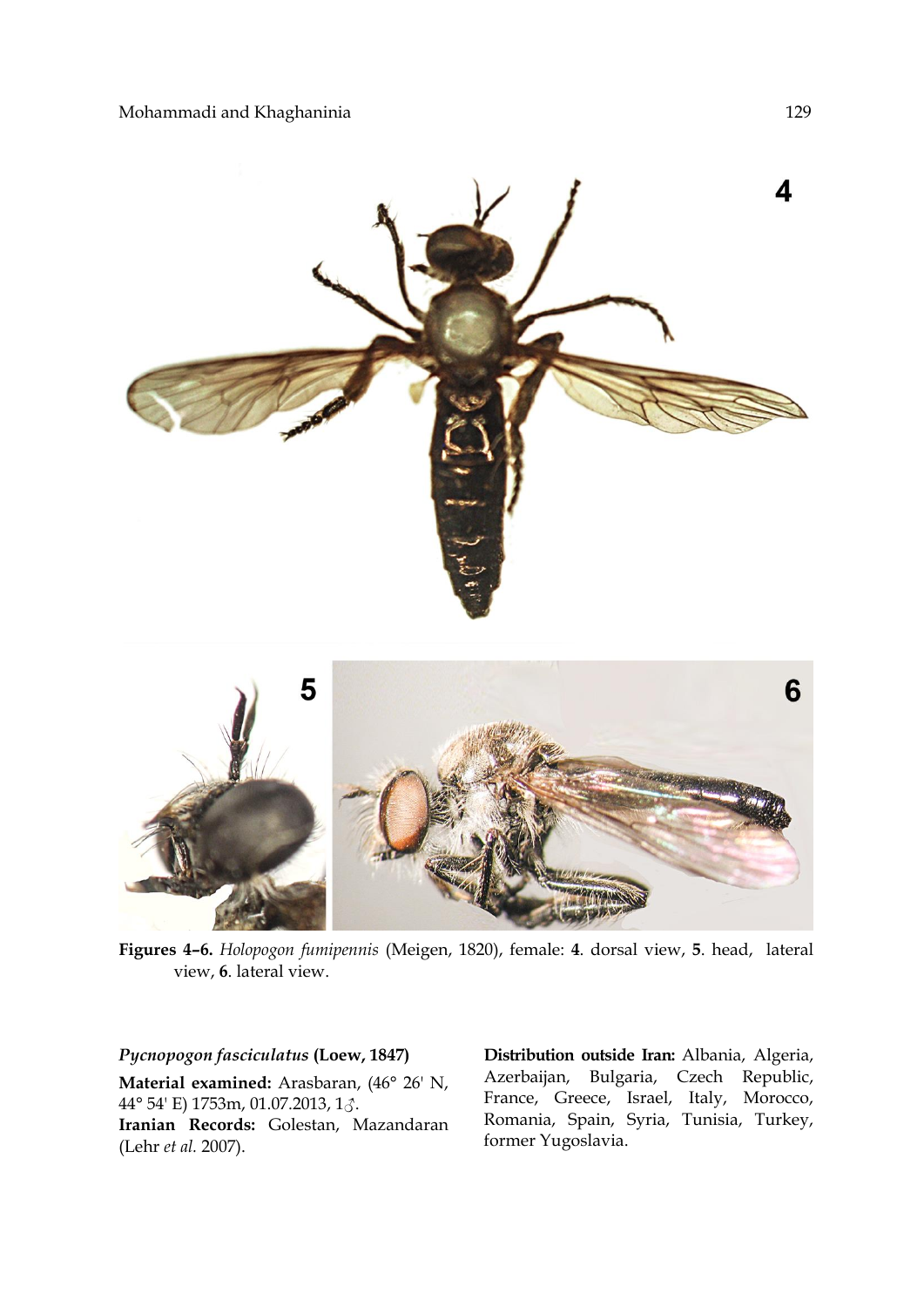### *Stenopogon sciron* **(Loew, 1873)**

**Material examined:** Chichakli, (38°39' N, 46°31' E) 2140 m, 19.07.2013, 2♂♂, 1♀; Ajabshir (37°29' N, 45°52' E) 1320 m, 24.7.2013, 1♀.

**Iranian Records:** Fars (Saghaei *et al.* 2008; Tomasović and Saghaei 2009), Kerman (Abbassian-Lintzen 1964a), Iran (Engel 1930; Theodor 1980).

**Distribution outside Iran:** Afghanistan, former Transcaucasus Republics, Turkey.

#### *Stenopogon xanthotrichus* **(Brullé, 1832)**

**Material examined:** Chichakli, (38°39' N, 46°31' E) 2140 m, 19.07.2013, 2♂♂, 1♀; Kandovan, (37° 46' N, 46° 15' E) 2341m, 25.06.2010, 3♂♂, 1♀.

**Iranian Records:** Isfahan (Lehr *et al.* 2007).

**Distribution outside Iran:** Albania, Greece, Romania, Turkey.

#### **Discussion**

All of the studied species were collected from forest, grassland and everglade areas such as Arasbaran forests, Ajabshir, Chichekli, Ghurigol, Hashtrod, Horand, Kandovan, Mianeh and Xumarlu from East Azarbaijan province located in the northern west of Iran. The Iranian fauna of Asilidae has been nearly well known, but in the East Azerbaijan province no specific studies of this family had been done. Based on the rich fauna as well as various flora in in virgin areas of this province, it is expected that more species of the family Asilidae can be found in this area, thus further studies are needed. The results of present study increase the number of the asilids species in Iran to 234. Another important and interesting project could be determining of asilids' preys in East Azerbaijan province which has not been done previously.

#### **Acknowledgments**

The authors show their sincere thanks to Dr. G. Tomasović (Collaborateur scientifique à l'Université de Liège, Gembloux Agro-Bio Tech, Unité d'Entomologie fonctionnelle et évolutive (Prof. Eric Haubruge), Gembloux (Belgique)) kindly gave assistance with identifications.

#### **References**

- Abbassian-Lintzen, R. 1964a. Asilidae (Diptera) of Iran. I. Robber flies belonging to the subfamilies Laphriinae and Dasypogoninae (with description of new species). *Annal sand Magazine of Natural History*, 13: 417–435.
- Abbassian-Lintzen, R. 1964b. Asilidae (Diptera) of Iran. II. Notes on the genus Eremisca Zin. and description of E. schahgudianin. sp. *Annals and Magazine of Natural History,* 13: 547–552.
- Becker, Th. and Stein, P. 1913. Persische Dipteren von den Expeditionen des Herrn N. Zarudny 1898 und 1901. *Ezhegodnik Zoologicheskago Muzeya Imperatorskoi Akadedmii Nauk*, 17: 503– 654.
- Bei-Bienko, G. 1988. Keys to the Insect of the European Part of the USSR. Volume V. Diptera and Siphonoptera. Part II. Smithsonian Institution Libraries and The National Science Foundation Washington, pp. 779– 819.
- Bosak, J. 2011. *Novenalezydruhu Laphriagibbosa* (Linnaeus, 1758) (Diptera, Asilidae). *Zpravy Vlastivednehomuzea v Olomouci*, 301: 12– 16.Engel, E.O. 1930. Asilidae. In: Lidner, E. (eds.), Die Fliegen der Palaarktischen Region Band IV (2). Stuttgart: Schweizerbart, pp. 336–362.
- Geller-Grimm, F. 2003: Photographic atlas and identification key to the robber flies of Germany (Diptera: Asilidae). Ampyx publishing house (CD-ROM, ISBN 3-932795- 18-0, in English and German).
- Geller-Grimm, F., Dikow, T. and Lavinge, R.J. 2015. Robber Flies (Asilidae) Database, Species, Available from: http://www.gellergrimm.de /catalog/species.htm (January 5, 2015).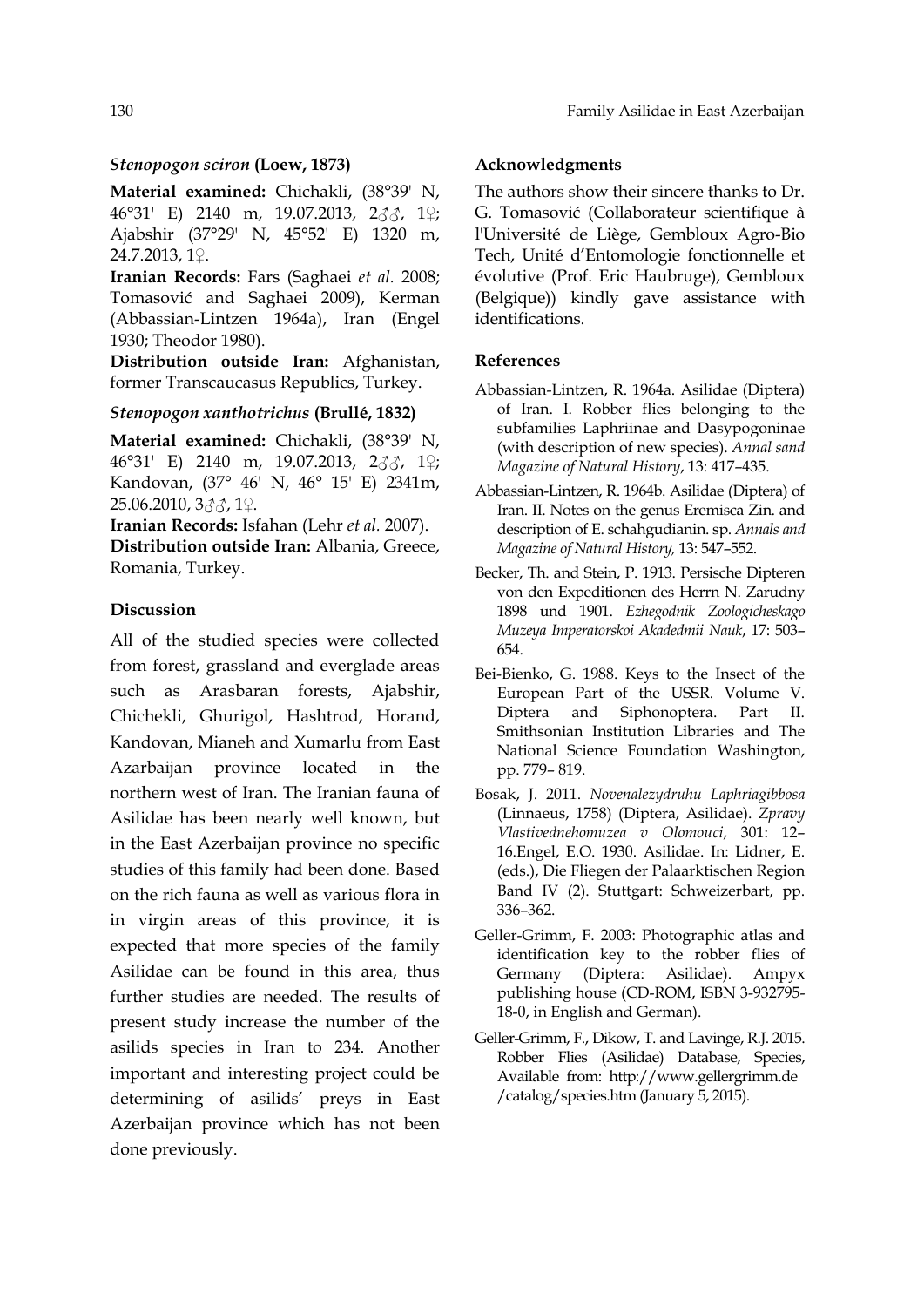- Hayat, R., Ghahari, H., Lavigne, R. and Ostovan H. 2008. Iranian Asilidae (Insecta: Diptera). *Turkish Journal of Zoology*, 32: 175–195.
- Hradský, M. and Geller-Grimm, F. 1999. Revision of the genus *Grypoctonus* Speiser, 1928 (Diptera: Asilidae). *Mitteilungen des Internationalen Entomologischen Vereins* 23: 97–114.
- Lavigne, R.J. 1978. A case of homonymy in the genus *Machimus* (Diptera: Asilidae). *Entomological society of Washington*, 8: 55. DOI: http://direct.biostor.org/reference/76171
- Lehr, P.A. 1988. Family Asilidae. In: Soos, A., Papp, L. (Eds.), Zoological Department Hungarian Natural History Museum: Catalogue of Palaearctic Diptera. Akadémiai Kiadó, Budapest, pp. 197–326.
- Lehr, P.A., Ghahari H. and Ostovan H. 2007. A contribution to the Robber Flies of Subfamilies Stenopogoninae and Asilidae (Diptera: Asilidae) from Iran. *Far Eastern Entomologist*, 173: 1–14.
- Oldroyd, H. 1958. Some Asilidae from Iran. *Stuttgarter Beitrage zur Naturkunde*, 9: 1–10.
- Saghaei, N., Ostovan, H., Shojaei, M. and Hayat, R. 2008. Intrduction to the Asilidae Fauna (Insecta:Diptera) of Fars province,

Iran. *Turkish Journal of Zoology*, 33: 187–200. doi:10.3906/zoo-0807-16

- Samin, N., Sakenin, H. and Imani, S. 2011. A contribution to the knowledge of robber flies (Diptera: Asilidae) from some regions of Iran. *Calodema,* 159: 1–5.
- Theodor, O. 1980. Diptera: Asilidae. Fauna Palaestina, Insecta. Academy of Sciences and Humanities, Jerusalem, Israel, 453 pp.
- Tomasović, G. 2002. Etude surmateriauxtypiques du complexe genital male de spetespece du genre Eraxscopoli, 1763 (Diptera: Asilidae) avec Ia description de troisespecesnouvelles. *Notes faunistiques de Gembloux*, 46: 27–37.
- Tomasović, G. and Saghaei, N. 2009. Contribution to the knowledge of the Asilidae (Diptera: Brachycera) from Fars province (Iran). *Faunistic Entomology*, 62: 45–56.
- Tomasović, G. 2015. Étude des genitalia de quatre espèces paléarctiques du genre Antipalus Loew, 1849. *Bulletin de la Société royale belge d'Entomologie*, 151: 172–176.
- Tsacas, L. 1968. Revision of the species of the genus *Neomochtherus* Osten-Sacken (Diptera: Asilidae). *Série Zoologia*, 47: 129–328.